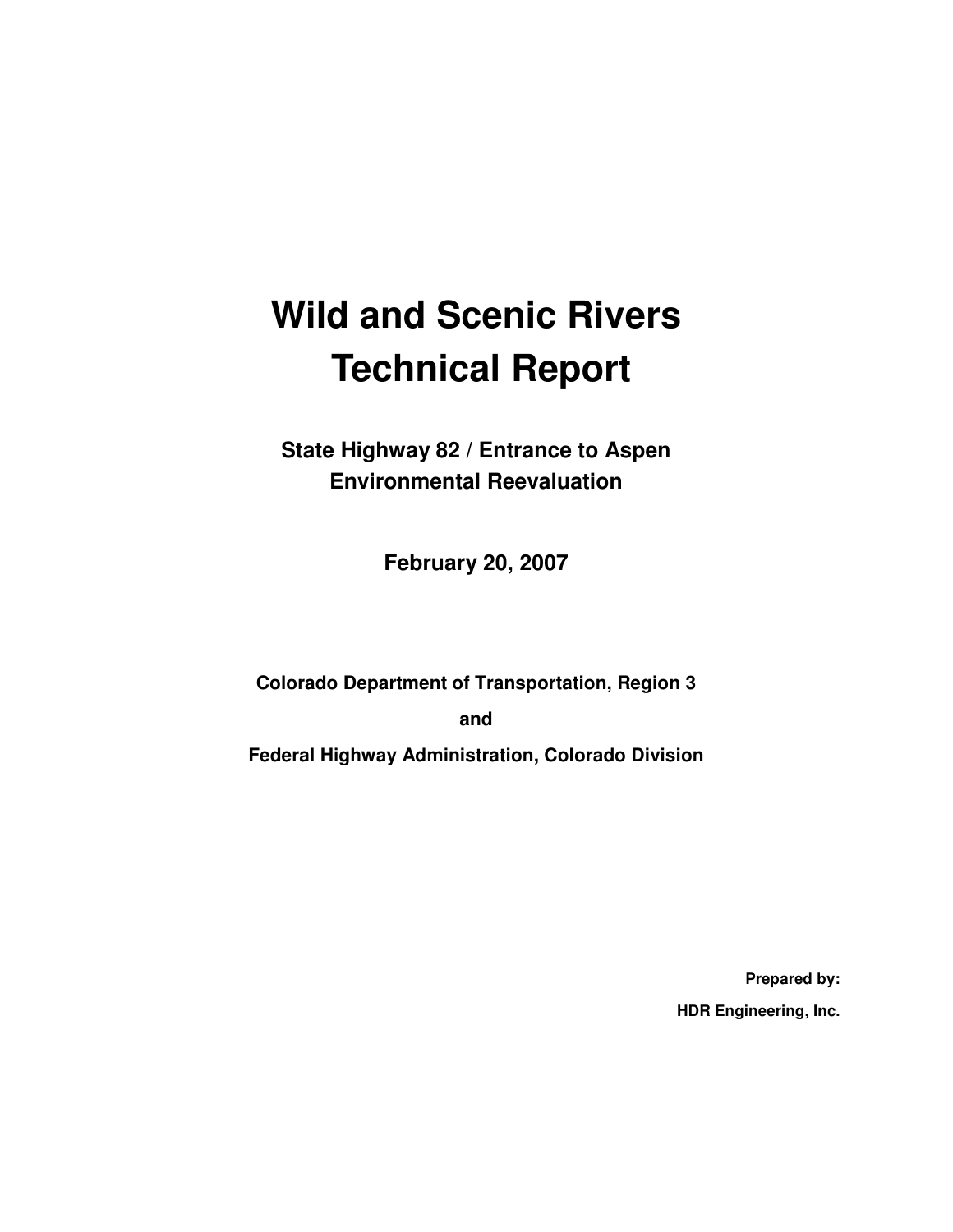#### **Contents**

| 1.0        |             |  |
|------------|-------------|--|
| 1.1        | Methodology |  |
| 1.2        |             |  |
| 1.3        |             |  |
| 2.0        |             |  |
| 2.1        | Methodology |  |
| 2.2        |             |  |
| <b>3.0</b> |             |  |
| 4.0        |             |  |
| 5.0        |             |  |
| 6.0        |             |  |
| 7.0        |             |  |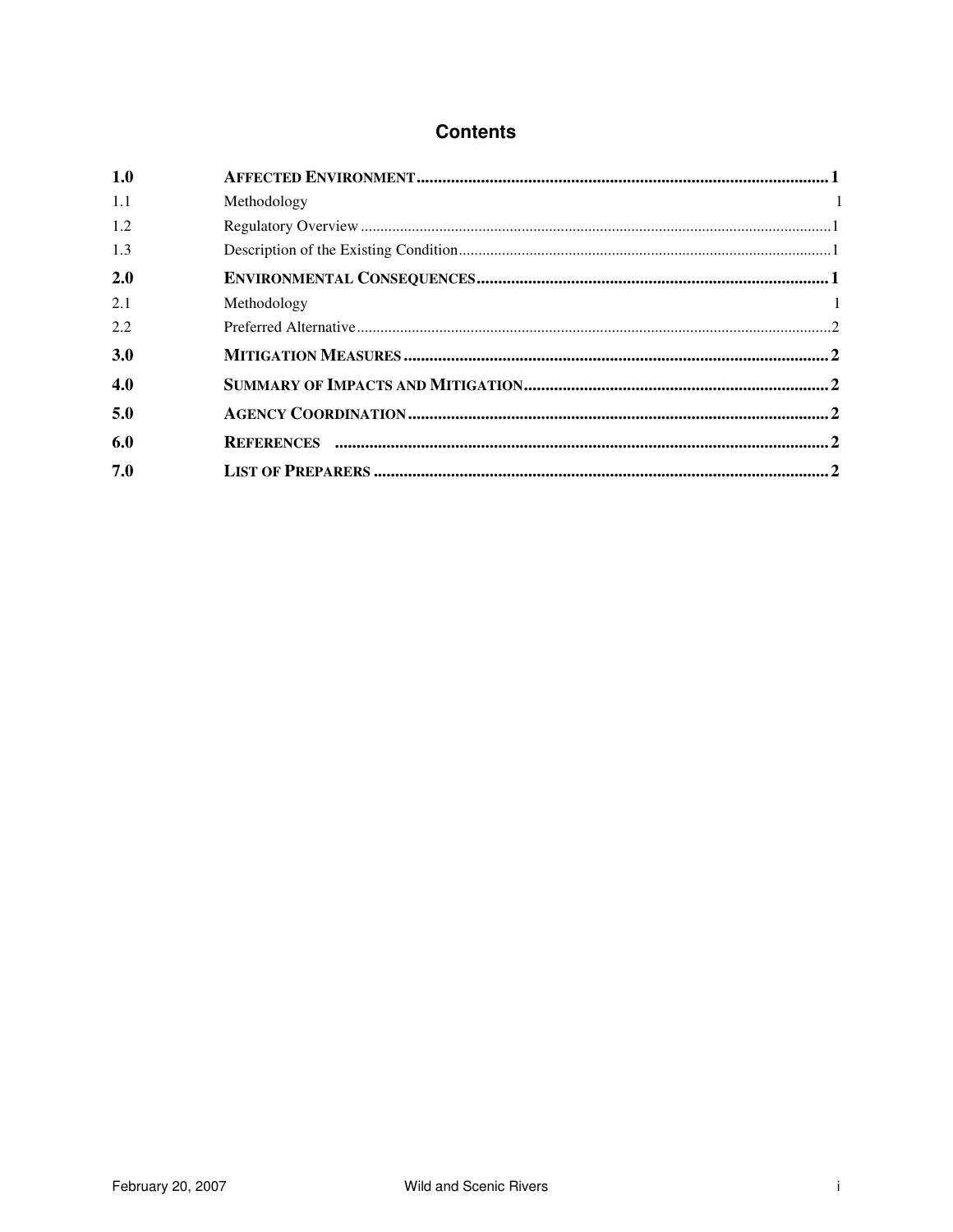## **1.0 Affected Environment**

This report provides a reevaluation of wild and scenic rivers resources analysis presented in the 1997 State Highway 82 Entrance to Aspen Final Environmental Impact Statement (FEIS) for the Preferred Alternative selected in the Record of Decision (ROD) issued in August 1998.

#### **1.1 Methodology**

The list of designated Wild and Scenic River resources was reviewed for designated Wild and Scenic Rivers in Colorado (National Park Service (NPS), no date). The U.S. Forest Service (USFS) was contacted to determine if the Roaring Fork River had been evaluated as eligible for designation as a wild, scenic or recreation river segment. Additionally, the land and resource management plan for the White River National Forest was reviewed to determine if the USFS had evaluated or proposed the Roaring Fork River as eligible for a wild, scenic or recreation designation (USFS 2002).

#### **1.2 Regulatory Overview**

There have been no new or changed regulatory requirements regarding Wild and Scenic Rivers since the publication of the 1997 FEIS.

#### **1.3 Description of the Existing Condition**

Since the 1997 FEIS, there have been no changes in Wild and Scenic Rivers designations for the Roaring Fork River. The Roaring Fork River is not designated as a Wild and Scenic River (NPS, no date). As part of the EIS that supported the revised 2002 Land and Resource Management Plan prepared for the White River National Forest, the USFS studied all rivers within the forest for eligibility as designated Wild and Scenic Rivers. Five river and stream segments were recommended as eligible; the Roaring Fork River was not included in that list.

## **2.0 Environmental Consequences**

### **2.1 Methodology**

No Wild and Scenic Rivers are present in the project corridor and no changes have been made in the Preferred Alternative since the FEIS and ROD. No additional impact analysis was necessary.